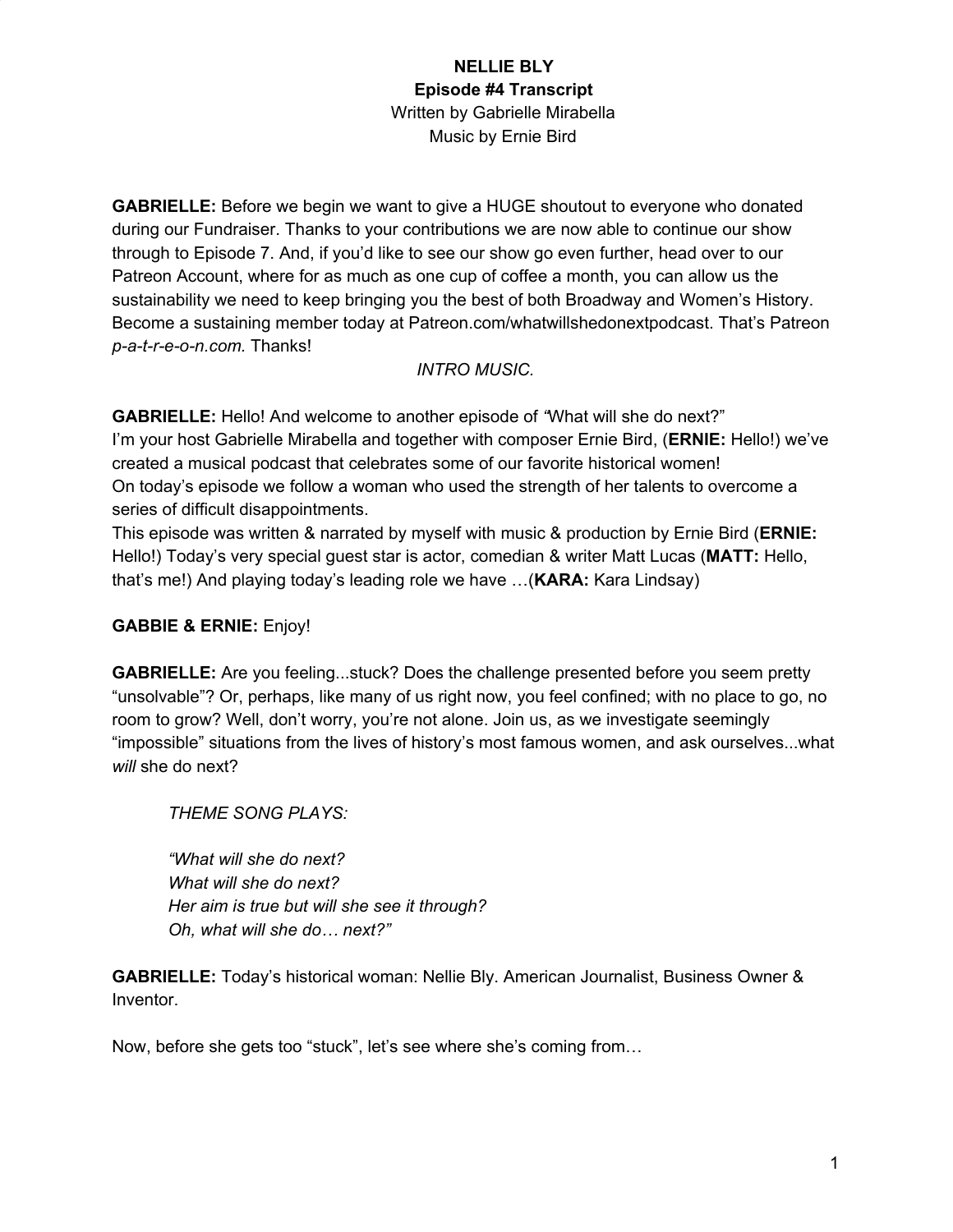Nellie Bly was born Elizabeth Jane Cochran on May 5th, 1864 in the Pennsylvanian town of "Cochran's Mills." As a young child, Nellie enjoyed a peaceful life on her family's farm, and earned the nickname "Pinky" for her love of all things pink. Nellie was never the "star-student", but she did have a passion for storytelling and creative writing.

*(SFX: Gentle "Knock, Knock, Knock")*

**MOTHER:** Nellie, dear, are you still up writing?

**(YOUNG) NELLIE:** Of course I am, Mother. This magical kingdom won't save itself!

**GABRIELLE:** Just as Nellie's peaceful life was beginning, tragedy struck, after her beloved Father Michael passed away, leaving Nellie's Mother, Mary Jane, and fourteen siblings without money or property. With no source of income for the family, Nellie put her dreams of writing on hold to become a teacher, and soon entered the "Indiana Normal School" to begin her studies. But, after just one year at school, disappointment struck again; Nellie had run out of tuition money, and was forced to return home.

**NELLIE:** It's so frustrating!

**GABRIELLE:** Nellie exclaimed.

**NELLIE:** I need to finish school to make money, but without money I can't finish school! Everything feels so impossible right now.

**MOTHER:** It may *feel* impossible, Pinky.

**GABRIELLE:** Her Mother responded.

**MOTHER:** But, before you give up, lay out the facts. Sometimes the solution is right under our nose.

**NELLIE:** Lay out the facts?

*NELLIE SINGS.*

**NELLIE:** THE FACTS ARE: MY FAMILY NEEDS ME, SO, I NEED A JOB TO GET THIS DONE,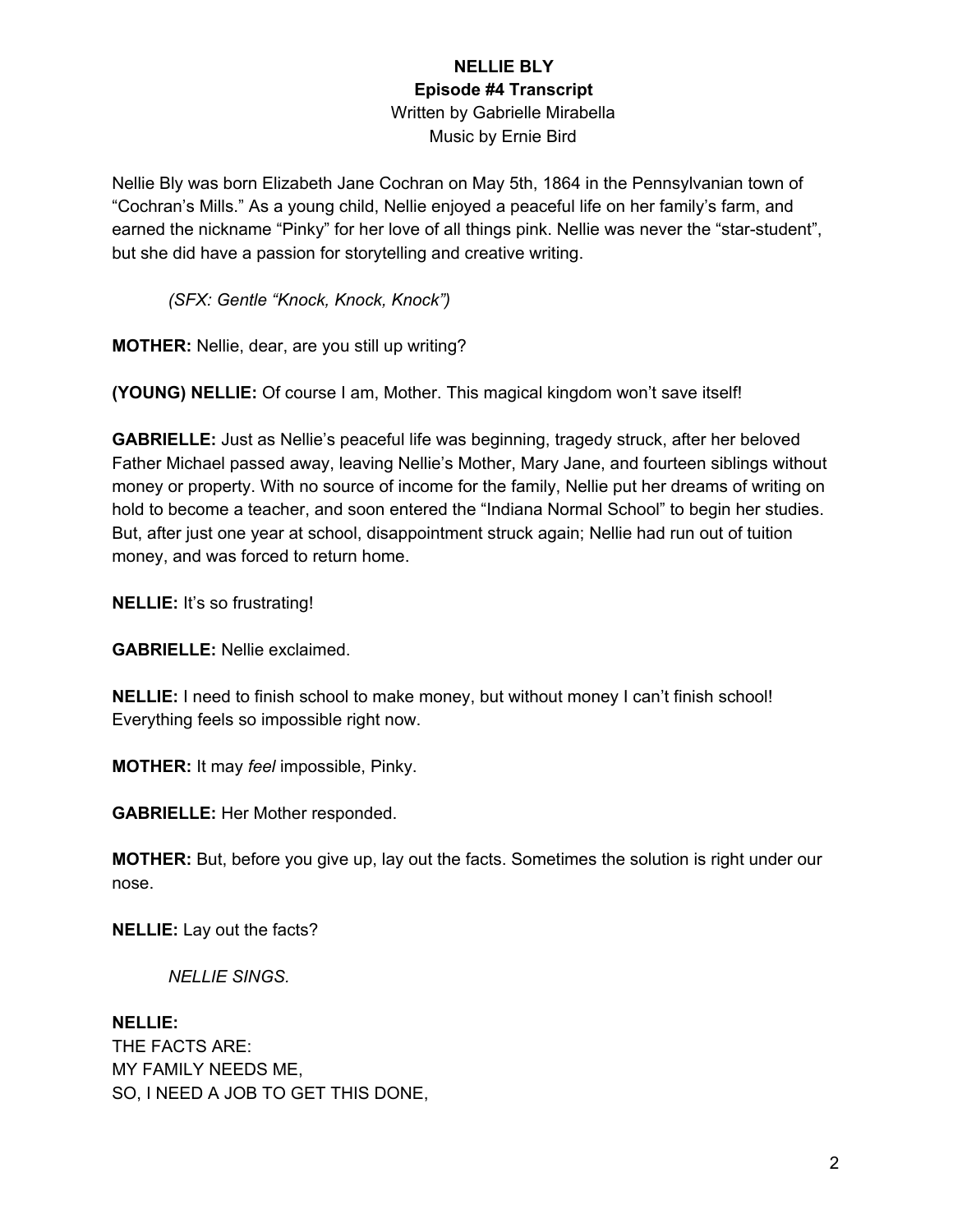## **NELLIE BLY**

### **Episode #4 Transcript**

Written by Gabrielle Mirabella Music by Ernie Bird

BUT! THE FACTS ARE: WITHOUT EDUCATION, MY EMPLOYMENT SITUATION'S LOOKING SLIM TO NONE.

SO, WHAT DO I DO NOW? SHOULD I SIT AND WAIT TIL' THE TIME IS RIGHT? I WOULD FIGHT, IF ONLY I KNEW HOW. AND, WITH NO FANCY DEGREE, WITHOUT NAME OR PEDIGREE, THE ONLY THING THAT'S LEFT TO DO IS *(Light Bulb!)* WRITE!

**NELLIE:** That's it! Perhaps I can use my *writing* skills to make money! But, how do I start?

**MOTHER:** You can start by writing to the newspaper. Their reporter, Mr. Wilson, seems to think that...

**WILSON: "**Any woman found *working* outside her sphere in the place of a man is a *monstrosity!"*

*(Beat)*

**NELLIE:** Where's my pen?...

"Dear, Sir"... CAN "THEY" THAT HAVE PLENTY FOR ONCE RECOGNIZE WHAT WOMEN ARE STRUGGLING TO DO? YOUNG MEN MAY RISE QUICKLY, THEIR FUTURE SECURED WHY NOT US, TOO? CAN WE NOT AFFORD THE SAME AS YOU?

GO AND TRY TO UNDERMINE US, THERE IS SO MUCH MORE WE CAN DO. NO MATTER HOW FAR WE FALL, THERE IS ALWAYS ANOTHER WAY THROUGH!

# **MOTHER:**

ANOTHER WAY THROUGH!

# **NELLIE:**

ANOTHER WAY…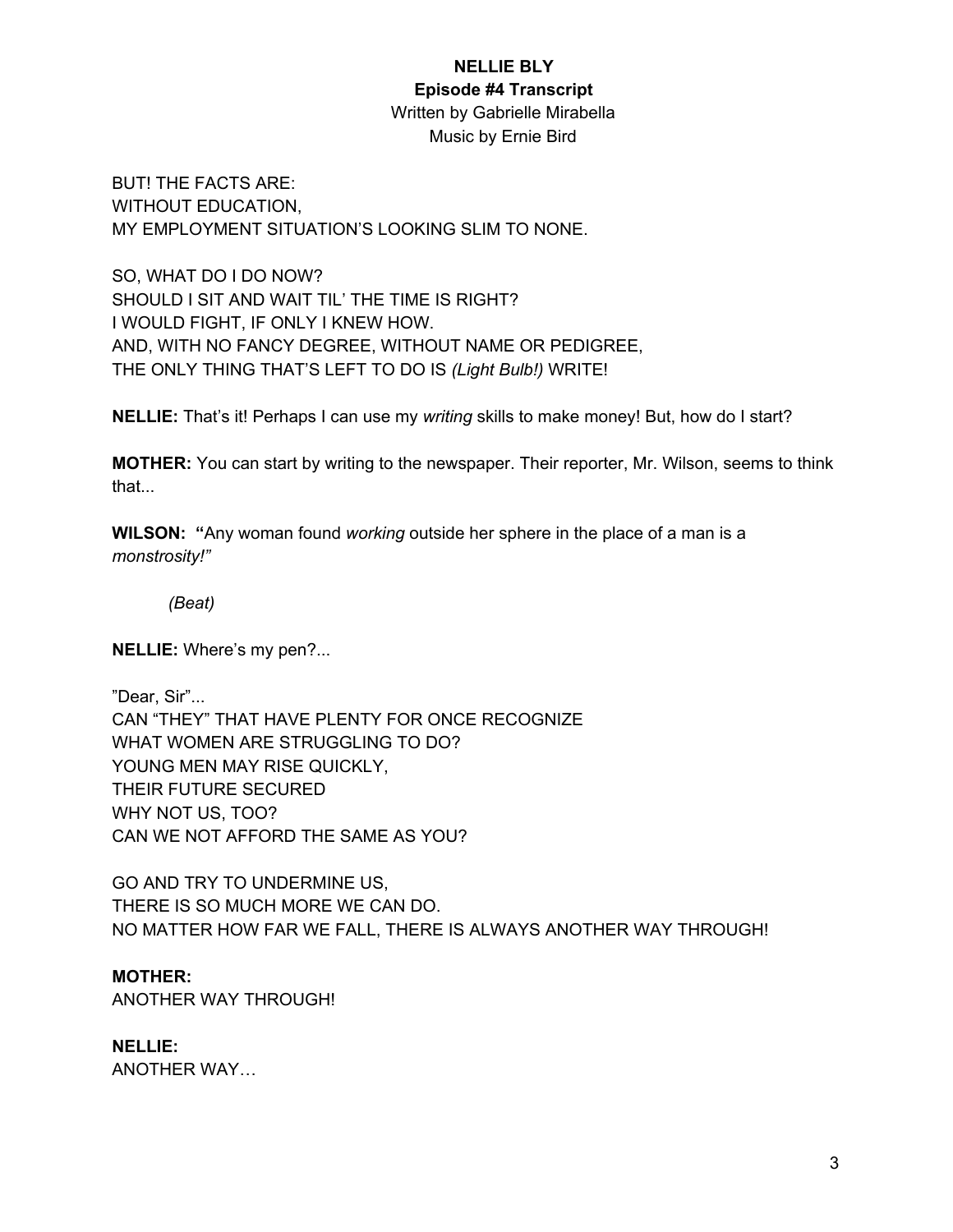# **NELLIE + MOTHER:**

THROUGH!

**GABRIELLE:** Nellie's letter to the *Pittsburgh Dispatch* was so effective, not only was it printed, Nellie earned herself a paid writing position at that very same newspaper!

**WILSON:** *Why, I never!*

**NARRATOR:** And, she didn't stop there. Nellie knew she had the talents to make journalism her full-time career, so with her Mother's blessing she traveled from Pittsburgh all the way to New York City, and immediately began searching for a paid writing position.

*(SFX: Loud Knock, Knock, Knock!)*

**NELLIE:** THE FACTS ARE: YOUR PAPER NEEDS ME, SO, GO RIGHT AHEAD AND HIRE ME.

*(SFX: Door slam!)*

**NELLIE:** Fine!

*(SFX: Loud Knock, Knock, Knock!)*

**NELLIE:** THE FACTS ARE: THERE'S NOBODY LIKE ME, JUST LET ME IN AND YOU WILL SEE!

*(SFX: Door slam!)*

**NELLIE:** Why won't they hire me?

### **NELLIE:**

WHAT DO I DO NOW? SHOULD I SLOW IT DOWN, AND JUST HOLD TIGHT? I COULD FIGHT, IF ONLY I KNEW HOW. BUT, WITH NO SORT OF CHANCE, WITHOUT ONE PASSING GLANCE, THE ONLY THING THAT'S LEFT TO DO IS *(determined)* WRITE!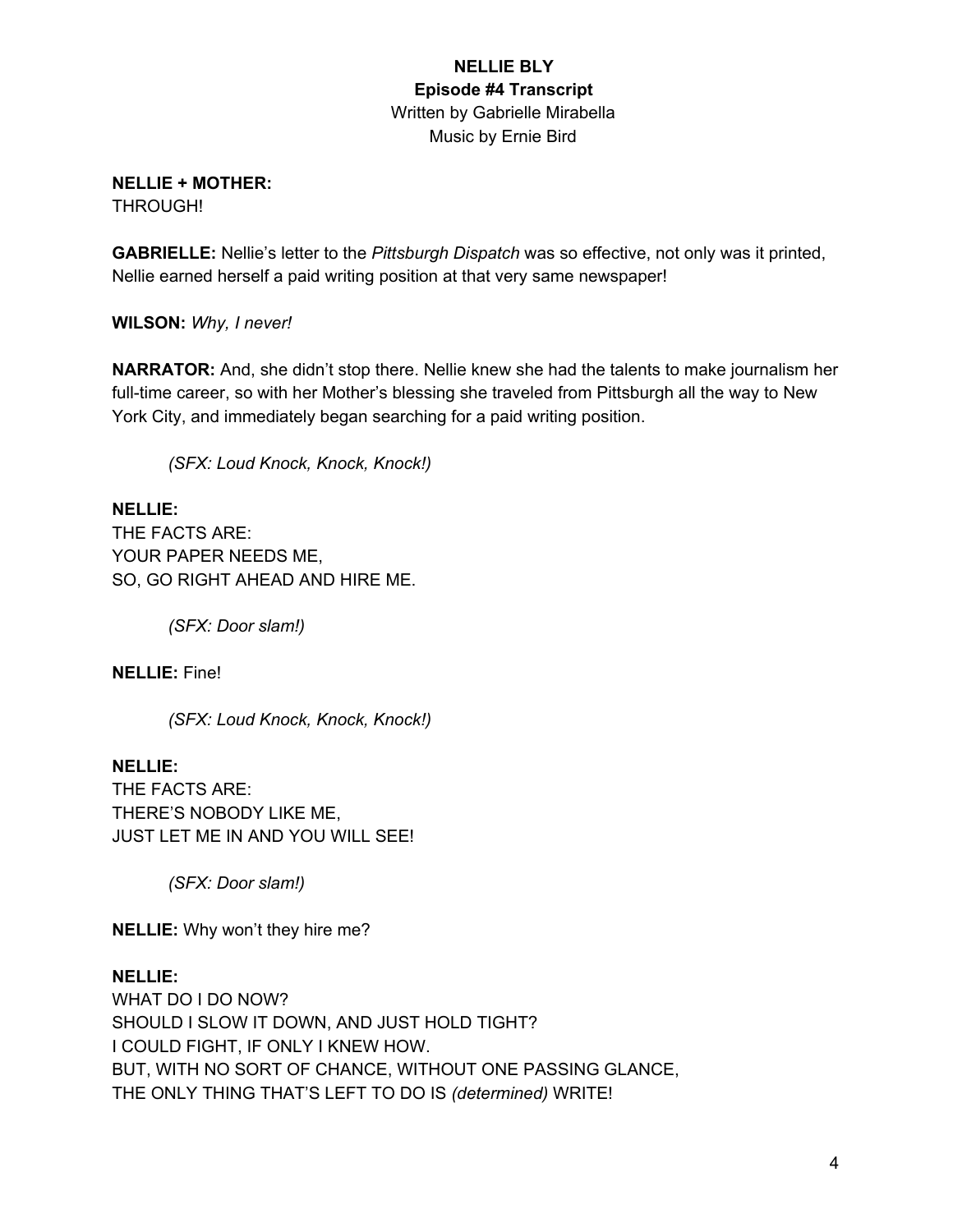**WOMAN WRITER:** It's no use, Nellie! If we can't make it past the door, how will women writers make it on the page?

**NELLIE:** I have an idea…

"Dear, Editors"… CAN "THEY" THAT HAVE POWER FOR ONCE COMPROMISE, AND PUT OUR PERSPECTIVE IN VIEW? WE'VE PROVEN OUR TALENTS, TIME AND AGAIN. GIVE US OUR DUE! DON'T WE ALL DESERVE THE SAME AS YOU?

YOU CAN TRY, YOU CAN'T IGNORE US. WE ARE STRONGER THAN THEY THE FEW. NO MATTER HOW LONG YOU STALL, THERE IS ALWAYS ANOTHER WAY THROUGH!

**WOMAN WRITER:** ANOTHER WAY THROUGH!

**NELLIE:** ANOTHER WAY…

**PULITZER:** *(gruff, interrupting)* Nellie Bly, is it?

**GABRIELLE:** Nellie's article on the treatment of women journalists was so popular that even Joseph Pulitzer, publisher of *The New York World,* was eager to meet.

**NELLIE:** Y-yes, Mr. Pulitzer.

**PULITZER:** There have been reports of mistreatment at the Women's Asylum on Blackwell's Island. I need a reporter to go in undercover, and find out the truth. It will be *extremely* dangerous. But, if you do this, you're on my paper… What do you say?

**NELLIE:** *(spoken)* Dangerous?

#### **NELLIE:**

EVEN WHEN IT ALL FEELS HOPELESS, EVEN WHEN THE DOUBT OUTWEIGHS THE GOOD, EVEN IF I WANT TO WALK AWAY NOW AND THEN… THERE'S A MASSIVE WORLD TO EXPLORE.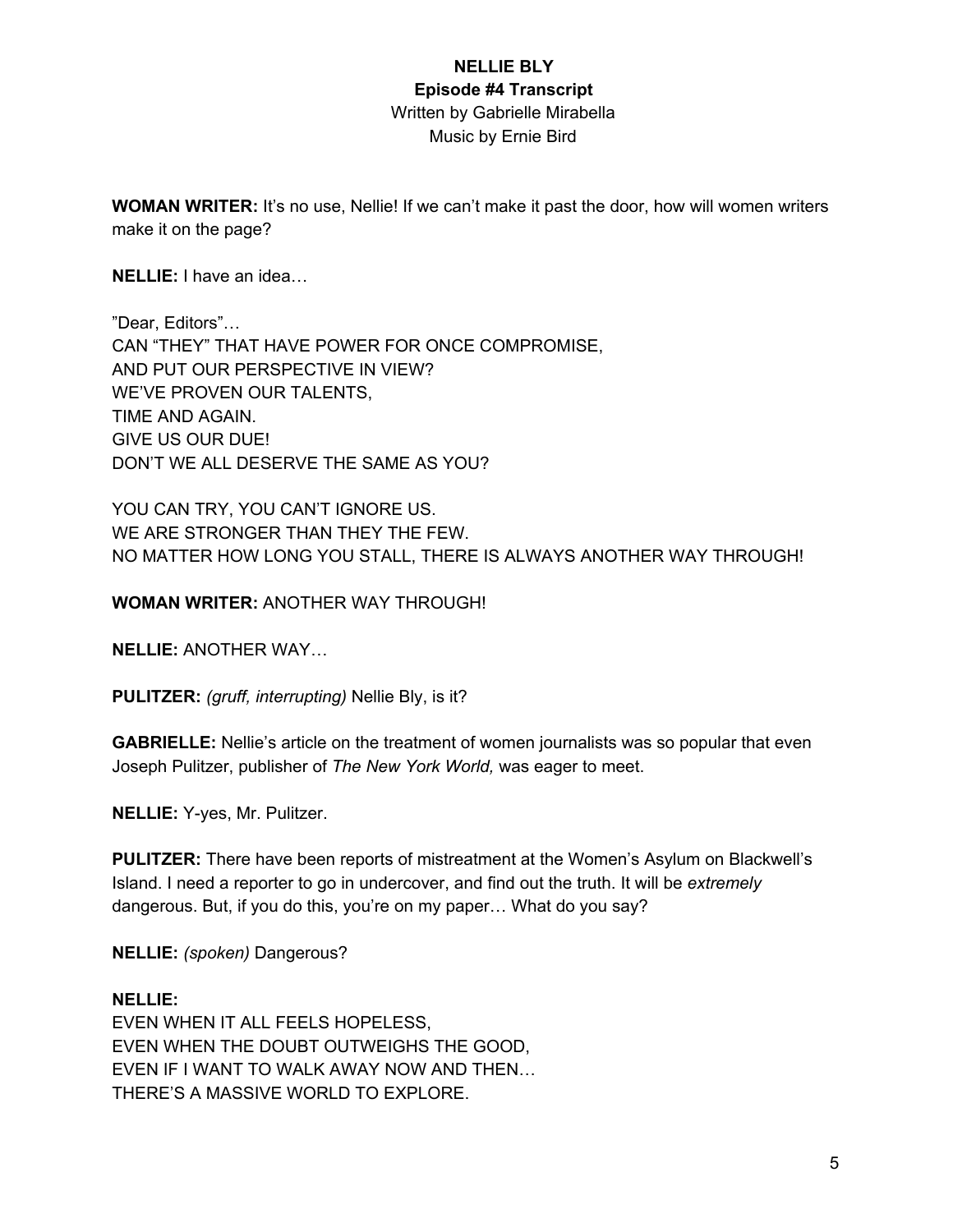# **NELLIE BLY**

#### **Episode #4 Transcript**

Written by Gabrielle Mirabella Music by Ernie Bird

### AND A FEELING THAT TELLS ME TO GO FIND MORE! WHATEVER THE RISK, THESE WOMEN ARE WORTH FIGHTING FOR!

**PULITZER:** Welcome to *The New York World,* Ms. Bly!

## **NELLIE:**

THEY CAN TRY TO HIDE THEIR SECRETS, I WILL PUSH, AND I WILL PURSUE. NO MATTER HOW HIGH THE WALL, THERE IS ALWAYS ANOTHER WAY THROUGH!

**PULITZER:** ANOTHER WAY THROUGH!

**NELLIE:** ANOTHER WAY…

**NELLIE + PULITZER:** THROUGH!

*TRANSITION MUSIC.*

**GABRIELLE:** With the use of her writing talents, Nellie had gone from poverty, to the front pages of New York's greatest paper all within a few short years. And, her undercover work at the Women's Asylum led to widespread healthcare reforms all across the city. But, she wasn't done, yet. In order to secure her career, and continue supporting her family, Nellie needed an even *bigger* story. One that would take her from local celebrity, to global phenomenon.

**NELLIE:** I'm going around the world!

**GABRIELLE:** Nellie declared, bursting into the offices of John Cockerill, editor-in-chief.

**COCKERILL:** You're what now?

**NELLIE:** Look!

**GABRIELLE:** Nellie brandished a copy of Jules Verne's novel "Around the World in 80 Days".

**NELLIE:** I'm going around the world like the character in this book. Isn't it grand?

**COCKERILL:** *(hurrying along)* Yes, sure. It is a good idea, Nellie...

**GABRIELLE:** The editor began.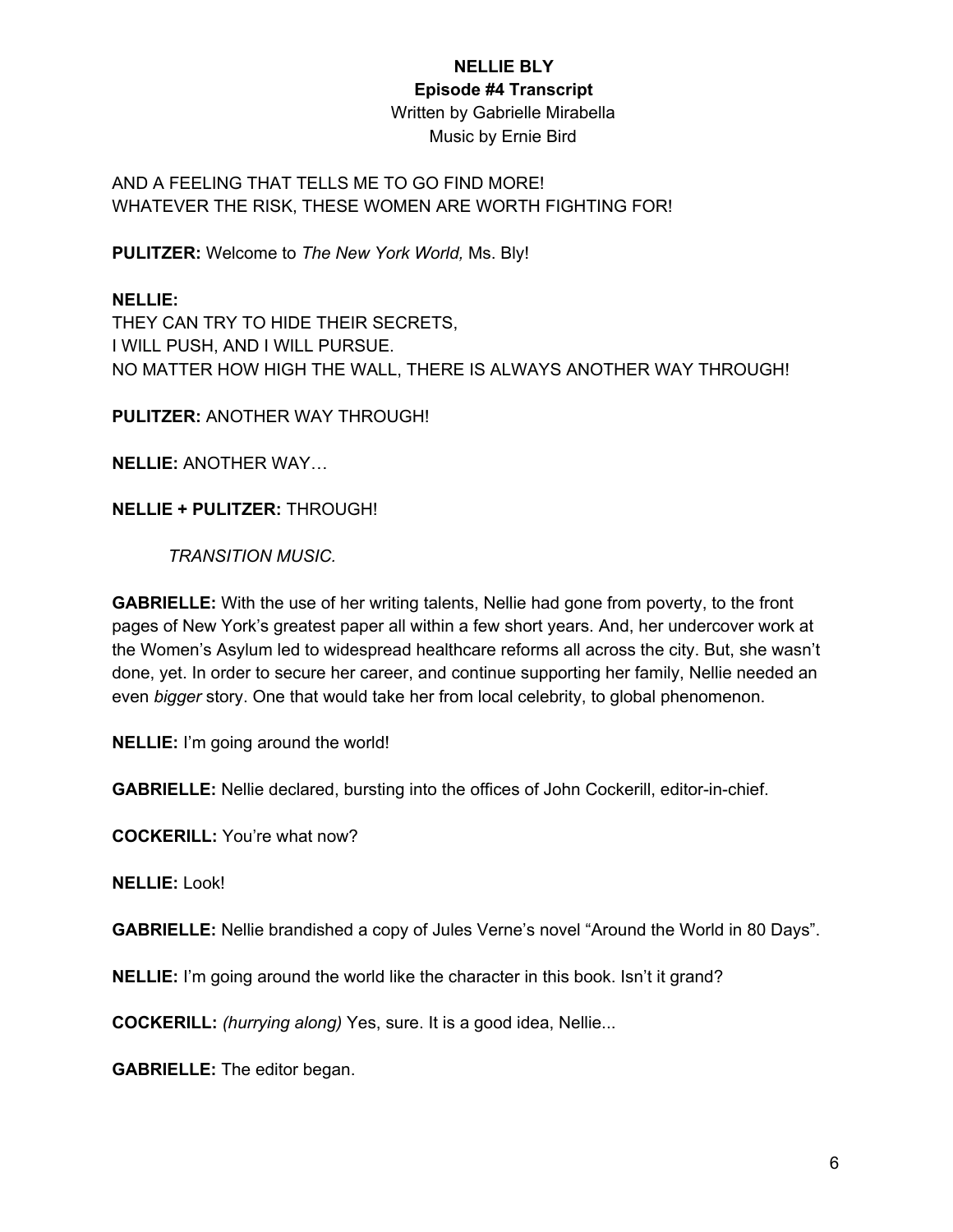**COCKERILL:** But, it's not your story.

**NELLIE:** *(laughing)* Oh, come now. Of course it is! For, you see...

*(she begins to sing)*

THE FACTS ARE: THIS STORY NEEDS...

**COCKERILL:** *(interrupting)* I said no, Nellie! It is impossible for you to do it.

**NELLIE:** *(taken aback)* Impossible? But, I...

**COCKERILL:** No one but a *man* can write it. End of story.

*TRANSITION MUSIC.*

**GABRIELLE:** Until this point, Nellie's skill as a writer had seen her through many "impossible" situations. But, standing in her editor's office, having had her travel request denied, Nellie knew this time was different.

**NELLIE:** *(defiant)* Why a man?

**GABRIELLE:** She insisted.

**NELLIE:** What does a man possess that I do not?

*(Voices interrupting)*

**COCKERILL:** The facts are: this assignment calls for *speed!* And, with all your "womanly" luggage you'll never meet the deadline.

**NELLIE:** But, I need no more than a few...

*(Voices interrupting)*

**COCKERILL:** The facts are: you will have no *guardian!* And a woman cannot travel alone! It's too dangerous!

**NELLIE:** But, I have much experience in the ways of…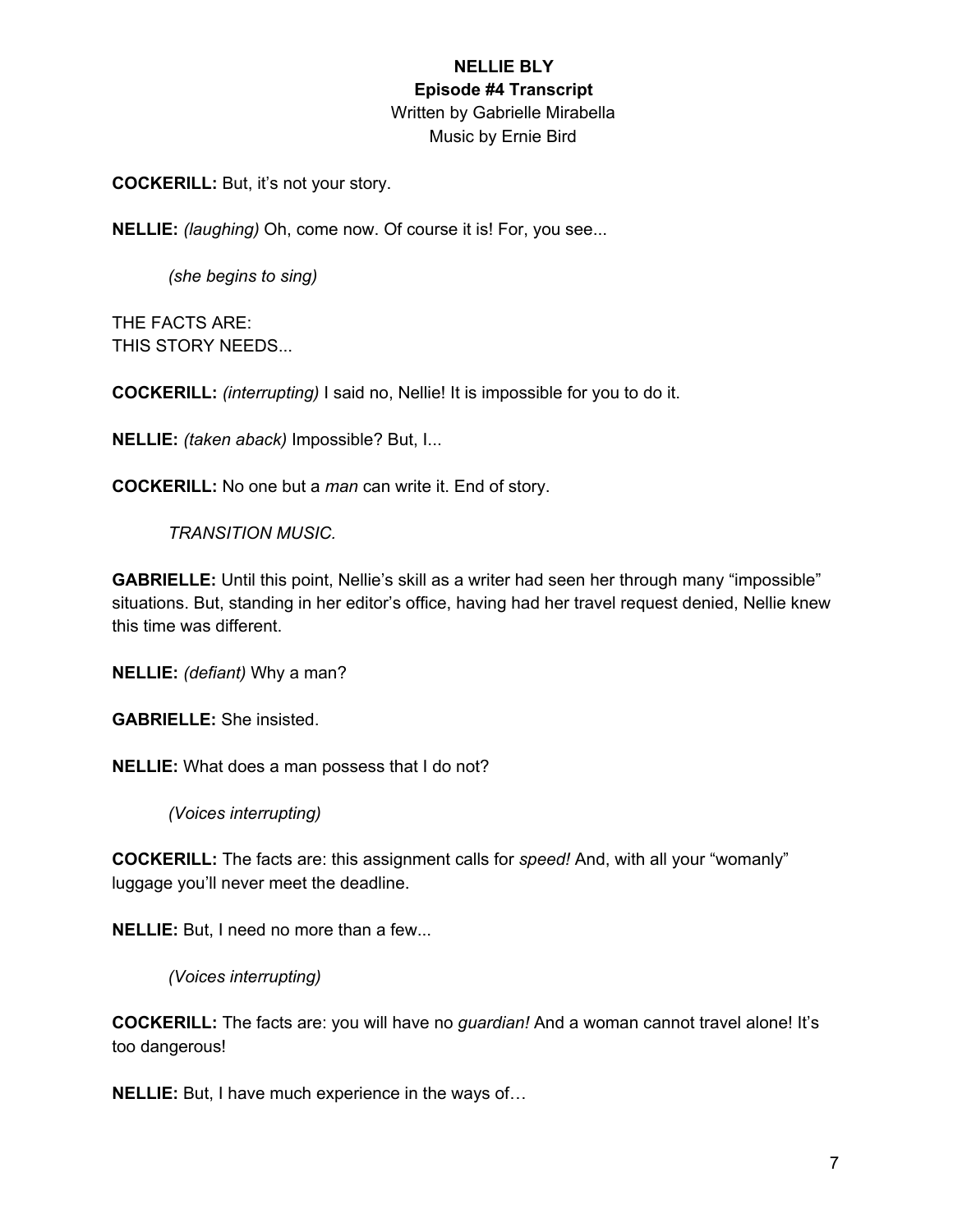### *(Voices interrupting)*

**COCKERILL:** I've already given the story to Henry Jarrett! I'm sorry, Nellie. But, you can't write your way out of this one.

**NELLIE:** But, I...

*(Musical Beat)*

**GABRIELLE:** Nellie stood frozen. For the first time in years, she couldn't find her solution.

**NELLIE:** *(internal)* It's right under my nose, I know it! Come on Nellie, think! What will you do?

*UPBEAT MUSIC.*

**GABRIELLE:** Great question, Nellie. What *will* you do? Before we find out, let's first take a look at her options…. Will Nellie choose Option 1?:

**NELLIE:** *(dejected)* I guess he's right. It seems I have no choice but to find another story.

**GABRIELLE:** Or, will she choose option 2?:

**NELLIE:** If I'm not "technically" allowed on this trip, perhaps I'll hide myself in a suitcase!

**GABRIELLE:** Or, will she choose option 3?:

**NELLIE:** Why do I need his permission? If I have to quit the paper to write this story, I will!

**NARRATOR:** Now that we can clearly see Nellie's options, which one do YOU think she will choose? Take a moment to think it over…

*THINKING MUSIC.*

**GABRIELLE:** Alright, got your answer? Now, let's find out which option Nellie will choose…

**NELLIE:** Start your man Cockerill, and I'll start the same day for some other newspaper, and beat him!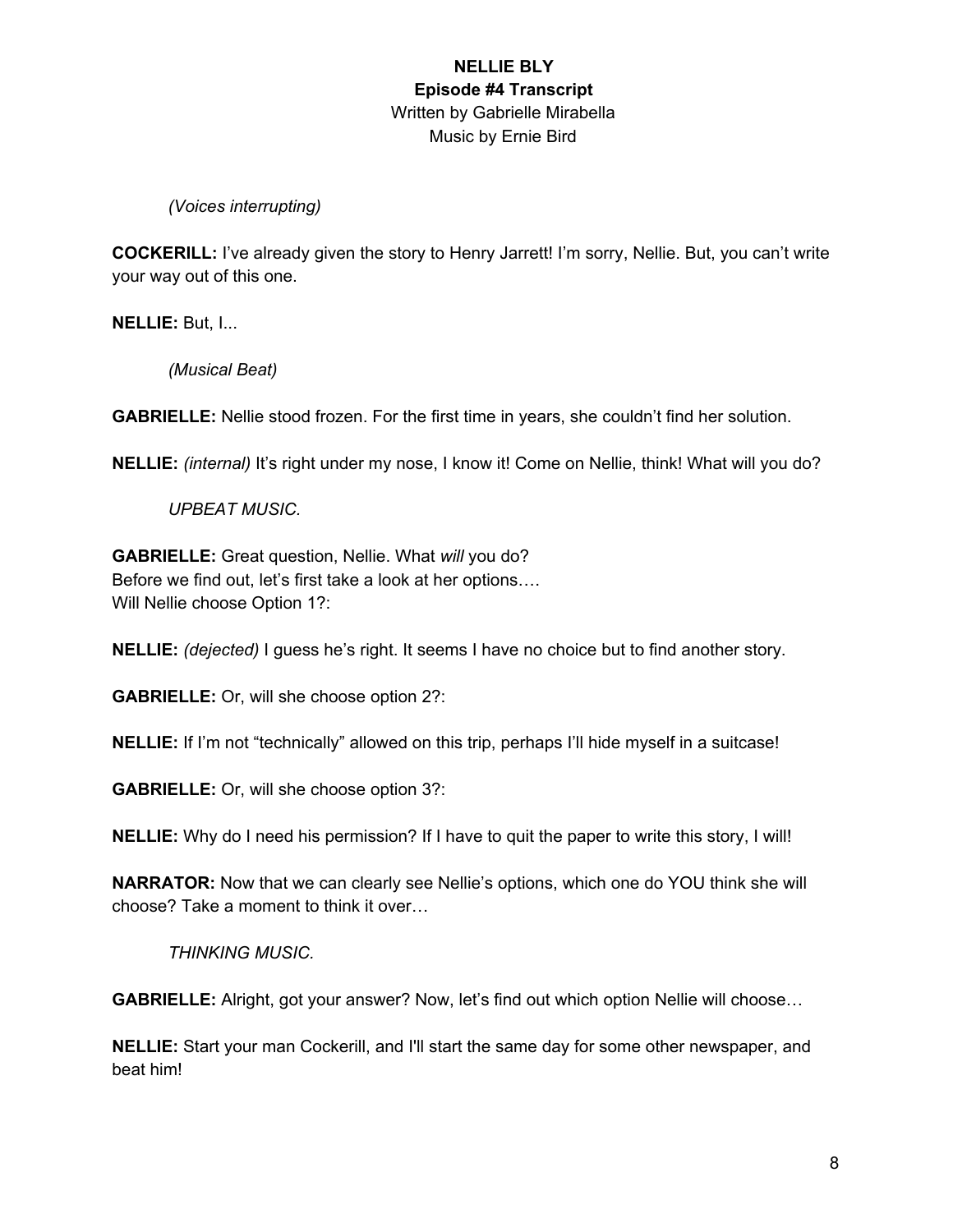### **NELLIE BLY**

### **Episode #4 Transcript**

Written by Gabrielle Mirabella Music by Ernie Bird

### **NELLIE:**

I KNOW WHAT TO DO NOW. NO MORE "SHOULD" OR "COULD", WHEN I KNOW I'M RIGHT! I WILL FIGHT, I FINALLY KNOW HOW. I NEED NO CHAPERONE, NO DIRECTION, BUT MY OWN. THE ONLY THING FOR ME TO DO IS...

**COCKERILL:** You're right, Nellie! We can't lose you! The assignment is yours!

### **NELLIE:**

IF I KEEP ON MOVING FORWARD THE IMPOSSIBLE WILL COME TRUE! I'M READY TO SEE IT ALL! FOR, THERE IS ALWAYS ANOTHER WAY THROUGH!

**VOICES:** ANOTHER WAY THROUGH!

**NELLIE:** ANOTHER WAY THROUGH! *(Repeated)*

**GABRIELLE:** Nellie Bly was faced with a seemingly impossible situation. But, instead of folding in the face of disappointment, she used the strength of her talents to find a way forward, allowing her to become one of America's greatest journalists.

So, the next time you find yourself feeling "stuck", I wonder...what will *you* do next?

*KID'S CORNER MUSIC.*

**GABRIELLE:** At the end of every episode we are featuring a very special guest star...*you!* Today we have Reece from Pittsburgh!

**GABRIELLE & ERNIE:** Hi, Reece!

**GABRIELLE:** Tell us all about your favorite historical woman!

**REECE:** Katherine Johnson was born on August 26th, 1918 in West Virginia. Katherine's nickname was computer. She was a math genius. Katherine started high school at ten-years-old and started college at fifteen. She graduated college at eighteen. Katherine is most remembered as being one of the first not only women but African American women to send NASA around the earth and land on the moon. At that time it was hard for women and African